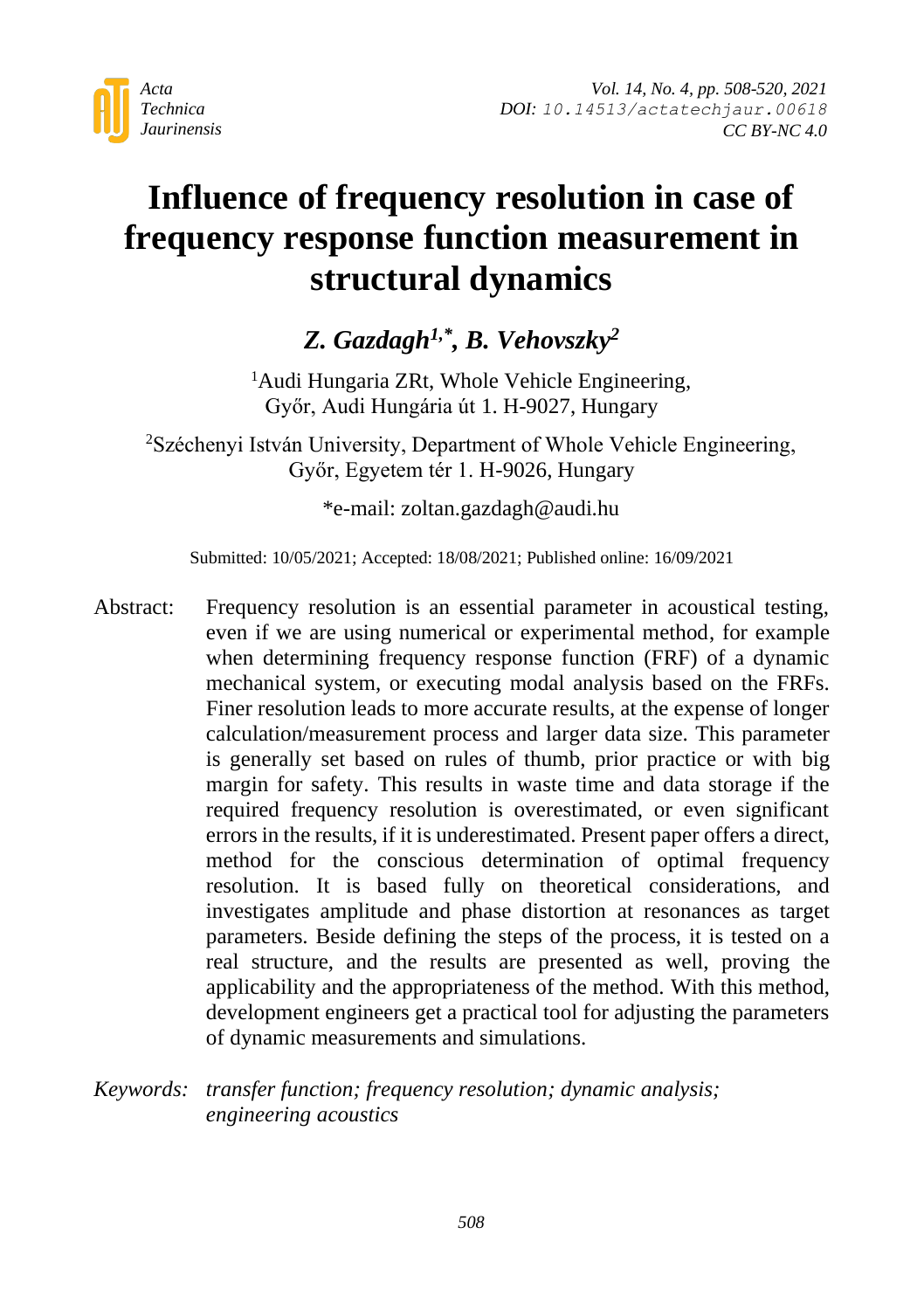#### **1. Introduction**

During prototype testing, dynamic measurements are vital, some of them are mandatory to validate virtual results in concept phase. The low frequency measurements are often referred to vehicle comfort, the mid frequency measurements are used for validating the global vehicle dynamics and used in acoustic assessments [1]. The transfer function (or frequency response function, FRF) measurement is one of the most frequently used method in dynamic assessment of vehicle parts or structures. The typical input parameters, that help the engineers to understand local and global dynamics, are transfer functions, auto- and crosspower functions as well as the coherence curves. These parameters are dependent on each other as well. They are the input for trimmed body experimental modal analysis, but they can be input parameters for the evaluation of equivalent torsional stiffness of the chassis as well. In general, transient or stationary excitation types are used for frequency response function measurements in automotive industry. Measurement parameter settings mostly depend on prior results and experience, however inappropriate frequency resolution may lead to imprecise damping calculation and magnitude distortion, when these values are determined from the FRFs with the widely used half-power bandwidth method [2]. The current study focuses on the understanding and quantification of these effects.

Several parameters, such as structural damping, frequency resolution, or the frequency range of the modal base, play an important role in the accuracy of excited vibration analysis. In case of simulation, the frequency response functions (FRFs) of the investigated structure are often synthetized. This simulation based FRF synthesis is highly dependent on the used modal range or usage of lower and upper compensation of modes - when residual compensation is not used, the upper frequency limit of the modal range should be at least twice of the upper limit of the frequency range used for the FRF synthesis. Another dominant parameter is the frequency resolution. It must be chosen sufficiently small to minimize the amplitude distortion of the response functions, but this parameter determines the length of the FFT blocks during data processing as well. The better the frequency resolution, the longer the acquisition time (1 Hz resolution requires 1 second of data, but 0.1 Hz needs 10 seconds during a single acquisition without averaging), moreover, the larger the recorded data.

Equation (1) can be found in the user guide of MSc Nastran finite element solver [2]. The equation is applied for a single resonance peak and splits the half power bandwidth to n discrete points. This equation provides guidance for a possible determination of the correct frequency resolution in case of  $\xi$  < 0.1.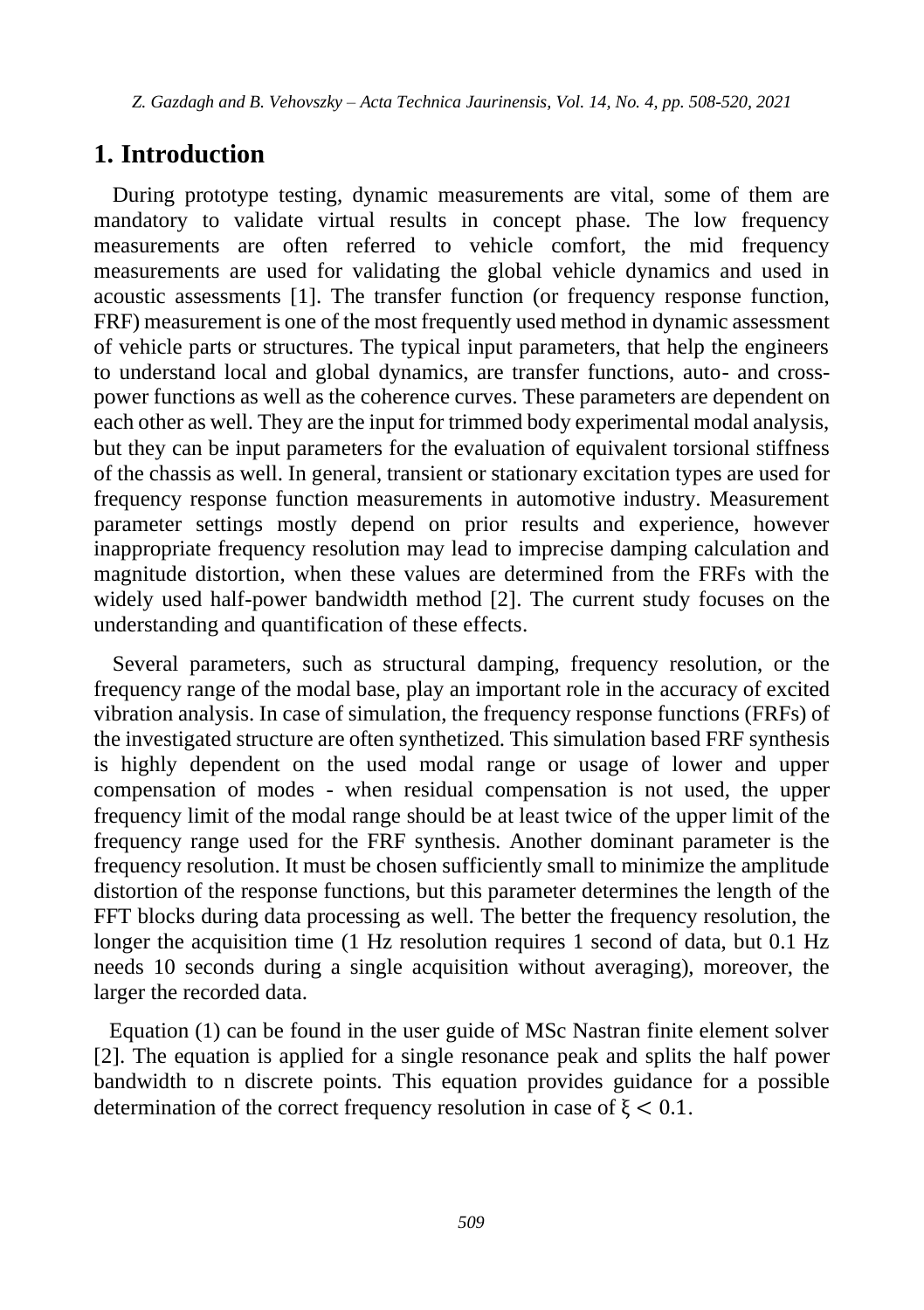$$
\Delta \omega = \frac{2 \cdot \xi \cdot \omega_r}{n - 1} \tag{1}
$$

In the context of (1),  $\xi$  denotes the damping ratio,  $\omega_r$  denotes the resonant frequency, *n* is the number of discrete points in half power bandwidth and  $\Delta \omega$  is the frequency resolution. However, when using this equation, the number of points (n) is up to the user, and the method does not take into account the level of amplitude distortion and frequency shift. In the following part, a newly developed, supplementary method is presented that takes into consideration the above effects as well, which are influenced by acquisition parameter settings.

#### **2. Considerations on amplitude distortion**

Let's focus on a single mass-spring-damper system, where the frequency transfer function can be written in the following form [3]:

$$
H_d(j\omega) = \frac{\frac{1}{m\omega^2}}{\left[\left(\frac{\omega_r}{\omega}\right)^2 - 1\right] + 2j\xi \cdot \left(\frac{\omega_r}{\omega}\right)}\tag{2}
$$

This relationship describes the receptance  $(H_d)$ , i.e. the displacement response divided by the single exciting input) when system is excited by a unit force at a frequency of  $\omega$ , its mass is m and damping is  $\xi$ .

In acoustic measurements, however, the velocity response function (the so-called mobility equation) of the structure is generally required, which can be obtained by multiplying the displacement response function (2) by  $j\omega = \frac{\omega}{\epsilon}$  $\frac{\omega}{-j}$  (the relation  $j = -\frac{1}{j}$ j can easily be understood as  $\frac{j}{j} = 1$  so  $\frac{1}{j}$  $\frac{1}{j} = \frac{1}{j}$  $\frac{1}{j}$ .  $\frac{j}{j}$  $\frac{j}{j} = \frac{j}{j}$  $\frac{f}{-1} = -j$ . Aiming further simplification, by multiplying the nominator and the denominator equally by  $\left(\frac{\omega}{\omega}\right)$  $\frac{\omega}{\omega_r}$ ), the resulted transfer function (velocity response or mobility equation) can be written as:

$$
H_{\nu}(j\omega) = \frac{\frac{1}{m\omega_r}}{j\left(\frac{\omega}{\omega_r}\right) - j\left(\frac{\omega_r}{\omega}\right) + 2\xi}
$$
\n(3)

In order to quantify the amount of distortion caused by the chosen frequency resolution, lets perturb the transfer function equation (3) with  $\pm \frac{\Delta \omega}{2}$  $\frac{100}{2}$  frequency shift (referring to the  $\Delta\omega$  frequency resolution), which represents the distance between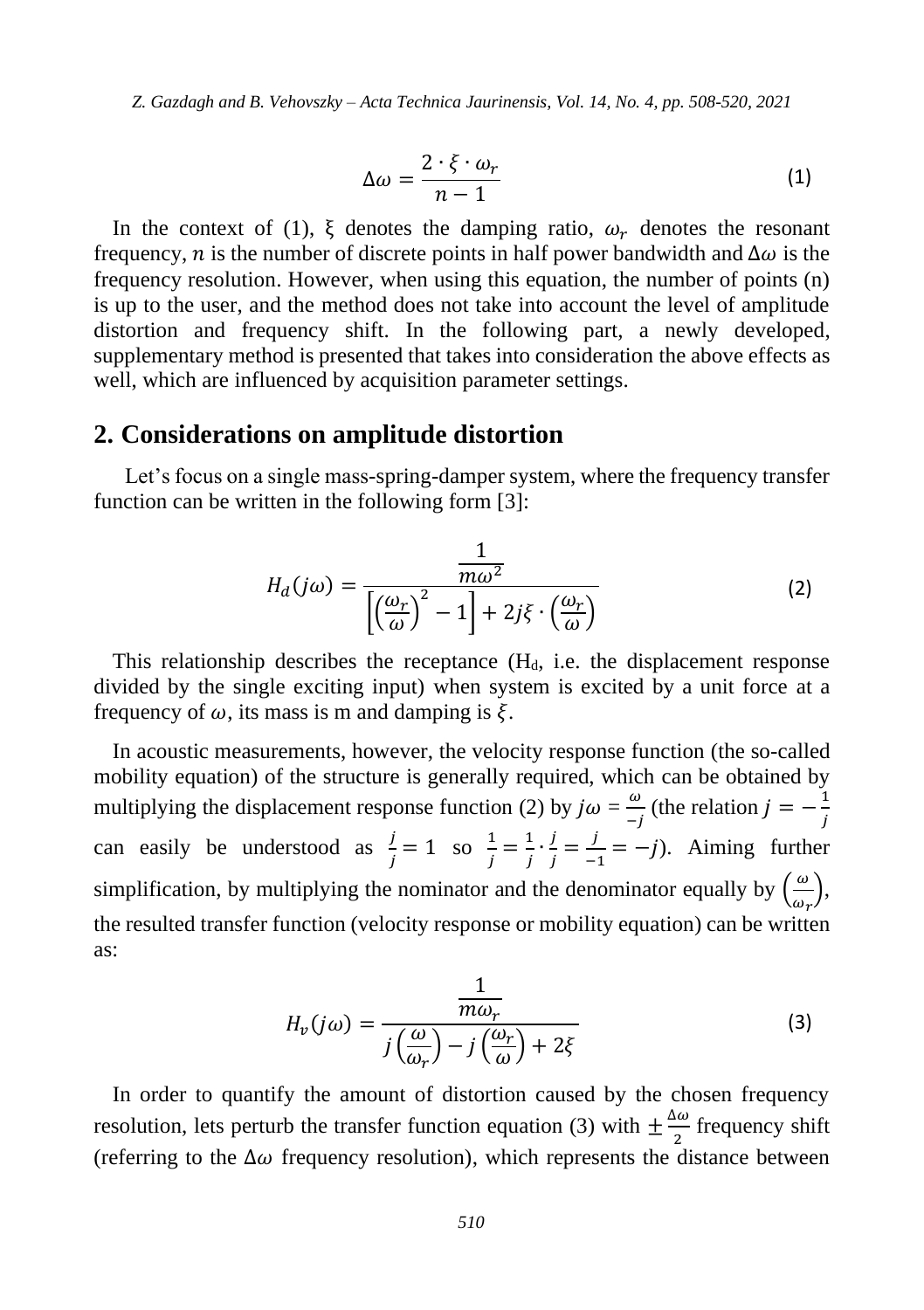the theoretical and the actually acquired frequency value. As a result, the new transfer function can be written as:

$$
H_v\left(j\left(\omega \pm \frac{\Delta\omega}{2}\right)\right) = \frac{\frac{1}{m\omega_r}}{j\left(\frac{\omega \pm \frac{\Delta\omega}{2}}{\omega_r}\right) - j\left(\frac{\omega_r}{\omega \pm \frac{\Delta\omega}{2}}\right) + 2\xi}
$$
(4)

1

We are looking for the worst case, so when the actual frequency  $(\omega)$  is located in the middle of two acquired, neighbouring frequency values ( $\omega - \frac{\Delta \omega}{2}$  $\frac{\Delta \omega}{2}$  and  $\omega + \frac{\Delta \omega}{2}$  $\frac{10}{2}$ , see Fig. 1 for the case when  $\omega = \omega_r$ ). The amplitude distortion  $\varepsilon_H(j\omega)$  for such case can be given by dividing the acquired amplitude (4) by the theoretical one (3), resulting:

$$
\varepsilon_{H}(j\omega) = \left| \frac{H_{\nu}\left(j\left(\omega \pm \frac{\Delta\omega}{2}\right)\right)}{H_{\nu}(j\omega)}\right| = \left|\frac{j\left(\frac{\omega}{\omega_{r}}\right) - j\left(\frac{\omega_{r}}{\omega}\right) + 2\xi}{j\left(\frac{\omega \pm \frac{\Delta\omega}{2}}{\omega_{r}}\right) - j\left(\frac{\omega_{r}}{\omega \pm \frac{\Delta\omega}{2}}\right) + 2\xi}\right| \tag{5}
$$



*Figure 1.* Resonance peak and frequency resolution – worst case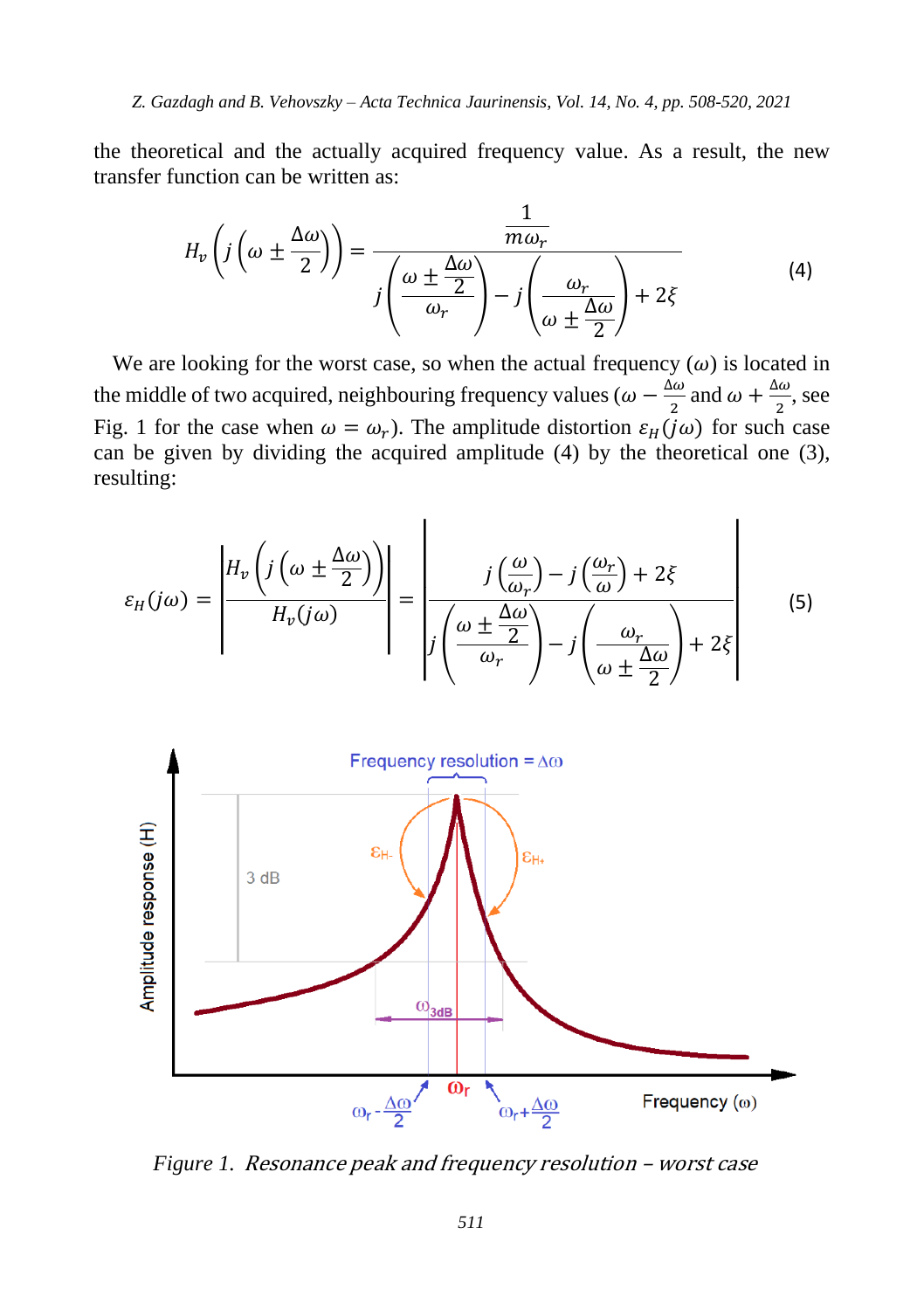Consider the amplitude distortion at resonance frequency  $\omega_r$  in the following. Substituting  $\omega = \omega_r$  in equation (5) and highlighting  $\frac{\pm \Delta \omega}{2\omega_r}$ , after performing the simplifications, the obtained amplitude distortion is:

$$
\varepsilon_H(j\omega|\omega = \omega_r) = \frac{1}{\left|j\left(\frac{1}{2\xi} \cdot \frac{\pm \Delta\omega}{2\omega_r} \cdot \frac{2 + \frac{\pm \Delta\omega}{2\omega_r}}{1 + \frac{\pm \Delta\omega}{2\omega_r}}\right) + 1\right|}
$$
(6)

Being a complex function, as a result of the absolute value calculation, the following equation is obtained:

$$
\varepsilon_H(j\omega|\omega = \omega_r) = \frac{1}{\sqrt{\left(\frac{1}{2\xi} \cdot \frac{\pm \Delta \omega}{2\omega_r} \cdot \frac{2 + \frac{\pm \Delta \omega}{2\omega_r}}{1 + \frac{\pm \Delta \omega}{2\omega_r}}\right)^2 + 1}}
$$
(7)

Using equation (7) the level of maximal amplitude distortion  $\varepsilon_H$  can be determined at resonance, which is the function of  $\xi$  (damping ratio),  $\omega_r$  (resonance frequency) and  $\pm \frac{\Delta \omega}{2}$  $\frac{20}{2}$  frequency resolution. Note: this value is the theoretical maximum distortion, when the resonance frequency  $(\omega_r)$  falls exactly in the middle of two neighbouring, acquired frequency values (see Fig. 1.) The best case is when the acquired frequency hits exactly the resonance frequency, in this case there is no distortion,  $\varepsilon_H = 1$ .

In order to represent the practical applicability of equation (7), the  $\varepsilon_H$  amplitude distortion is plotted as a function of  $\frac{\Delta\omega}{2\omega_r}$  in Fig. 2. Curves are plotted for different damping ratios to visualize the influence of damping. Lower damping shows higher risk of distortion.

It is worth mentioning that the amplitude distortion in plus and minus direction is not equal as resonance curves are not symmetric (Fig. 1.), however, the difference between  $\varepsilon_{H+}$  and  $\varepsilon_{H-}$  is negligibly small, thus Fig. 2. illustrates the average of the two values.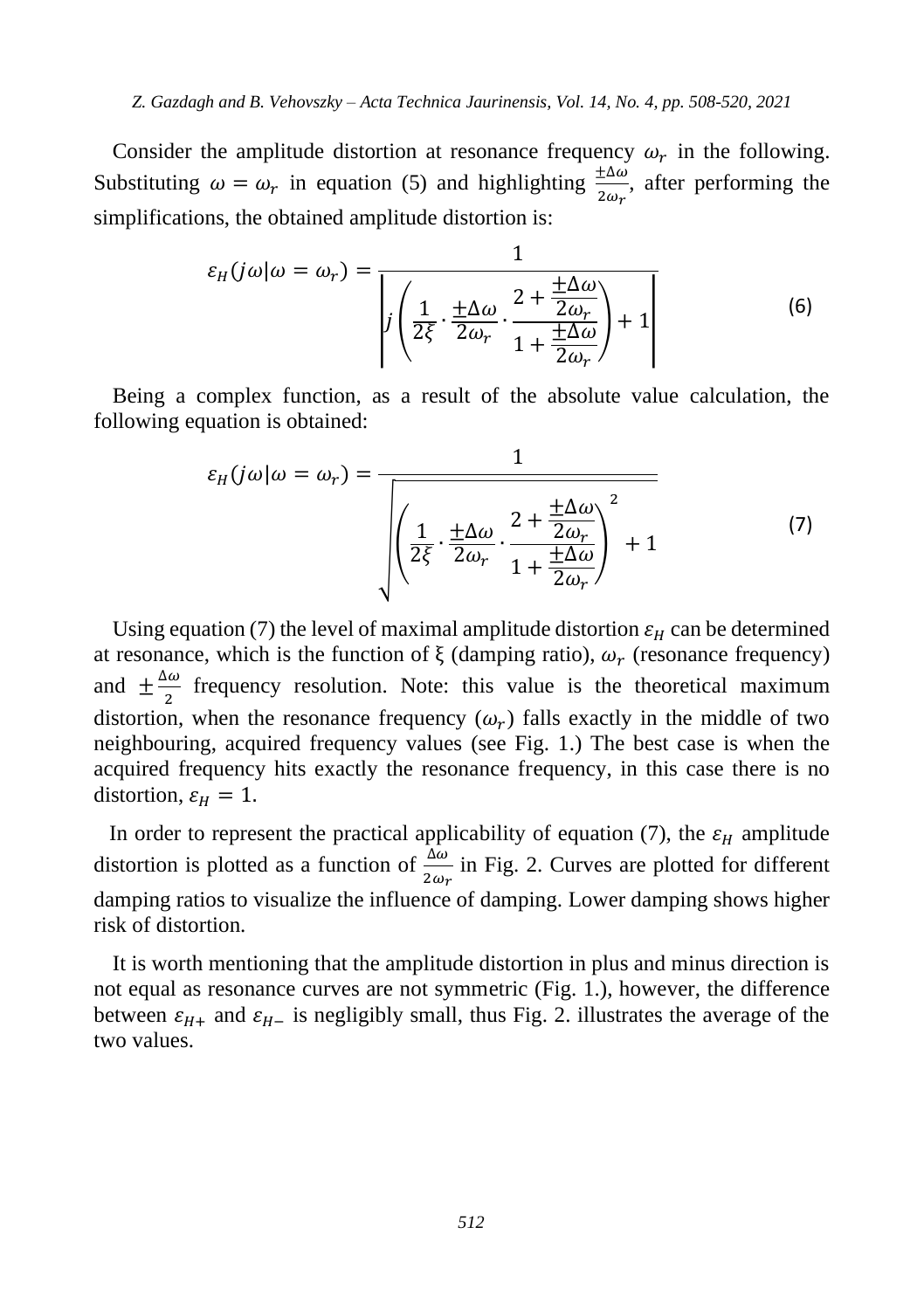

*Figure 2.*  $\varepsilon_{\rm H}$  amplitude distortion as a function of  $\frac{\Delta \omega}{2\omega}$  $2\omega_r$ 

#### **3. Optimal parameters for FRF measurements**

Let us consider the practical application of the above findings: Using the curves of Fig. 2 and setting the permissible distortion to be 90% (meaning  $\varepsilon_H \ge 0.9$ ) and estimating the damping ratio to be 3% ( $\xi = 0.03$ ), the maximum allowable  $\frac{\Delta \omega}{2\omega_r}$  value is 0.014, meaning  $\Delta \omega = 2.8 Hz$  maximum allowable frequency resolution beside  $\omega_r = 100$  Hz resonance frequency. By decreasing  $\omega_r$  to 50 Hz, maximum allowable frequency resolution decreases to 1.4 Hz. In short: the method gives us direct values for frequency resolution, assuming a maximum damping ratio and giving the lowest frequency limit of interest.

In the following, let's examine the amplitude distortion  $\varepsilon_H$  in relation with the half-power bandwidth range. For this, first take a look at the correlation of damping ratio and half-power bandwidth. As it is known, the damping ratio at resonance can be calculated by the following equation [4]:

$$
\xi = \frac{\omega_2 - \omega_1}{\omega_r \left(\tan \frac{\theta_1}{2} + \tan \frac{\theta_2}{2}\right)}\tag{8}
$$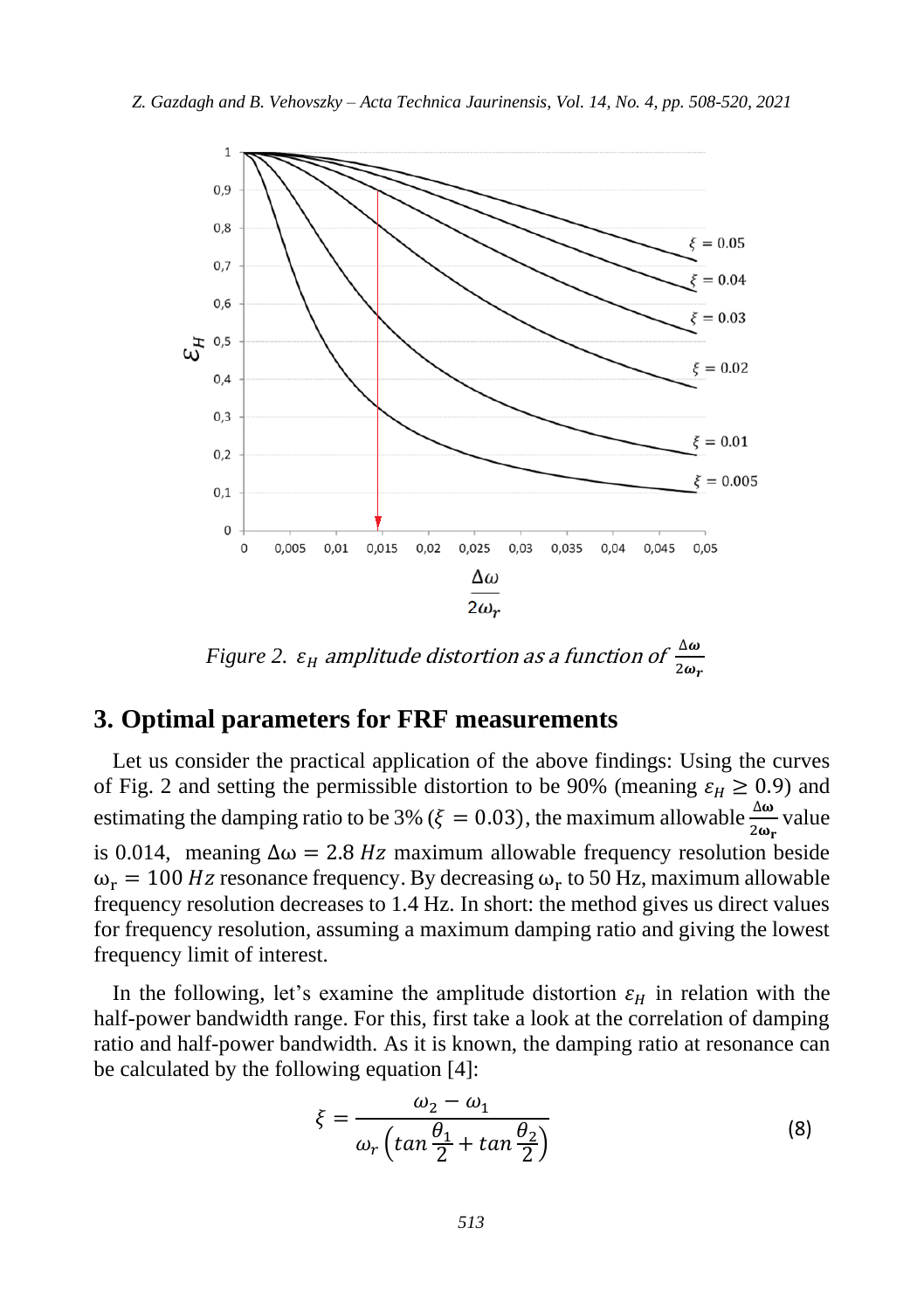where  $\theta_1$  and  $\theta_2$  are the angles between  $\omega_r$  and  $\omega_1$ , and  $\omega_r$  and  $\omega_2$ , respectively;  $\omega_1$ and  $\omega_2$  being the lower and upper frequency limits or the half power (3 dB) frequency band. Assuming  $\xi \le 0.1$ , the relative phase angles at both ends of the 3 dB bandwidth ( $\theta_1$  and  $\theta_2$ ) are close to 90°, so the equation can be simplified to the following form [5]:

$$
\xi = \frac{\omega_{3dB}}{2\omega_r} \tag{9}
$$

 $\omega_{3dB}$  being the half-power bandwidth ( $\omega_2 - \omega_1$ ).

As a general rule, in case of  $\xi$  above 0.1, the calculation of 3 dB bandwidth using equation (9) is inaccurate, and only equation (8) can be used for damping estimation, while below 0.1 equation (9) gives adequate accuracy, meaning that the half-power bandwidth is assumed to be proportional to the damping ratio.

For further consideration, substitute the rearranged format of formula (1)  $\left(\frac{\Delta\omega}{2\epsilon} \right)$  $\frac{\Delta\omega}{2\ \xi\cdot\omega_r}=\frac{1}{n-1}$  $\frac{1}{n-1}$ ) in equation (7). The result is as follows:

$$
\varepsilon_H(j\omega|\omega = \omega_r) = \frac{1}{\sqrt{\left(\pm \frac{1}{2(n-1)} \cdot \frac{2 \pm \frac{\xi}{n-1}}{1 \pm \frac{\xi}{n-1}}\right)^2 + 1}}
$$
(10)

Equation (10) determines the amplitude distortion  $\varepsilon_H$  as a function of n (the number of discrete frequency values in the half-power bandwidth). Fig. 3. illustrates it graphically, by giving the amplitude distortion for  $\omega_r - \frac{\Delta \omega_r}{2}$  $\frac{\Delta \omega}{2}$  and  $\omega_r + \frac{\Delta \omega}{2}$  $\frac{2}{2}$  for  $\xi = 0.1$ case (grey) and the average of the two (black). The difference of the two curves tends firmly to zero when damping ratio is decreased. The inset diagram shows the average curves only for different damping values. One can conclude that the amplitude distortion does not depend directly on the resonance frequency (see equation (10)), moreover, the dependence on damping is negligible too when  $\xi \leq 0.1$ .

Note: Fig. 2 and 3 both demonstrates the amplitude distortion, but the former focuses on the frequency resolution (which is important from practical point of view), while the latter examines the number of discrete frequency points within the half-power bandwidth, which is more useful for analytical considerations. The correlation of the two is given by equation (1).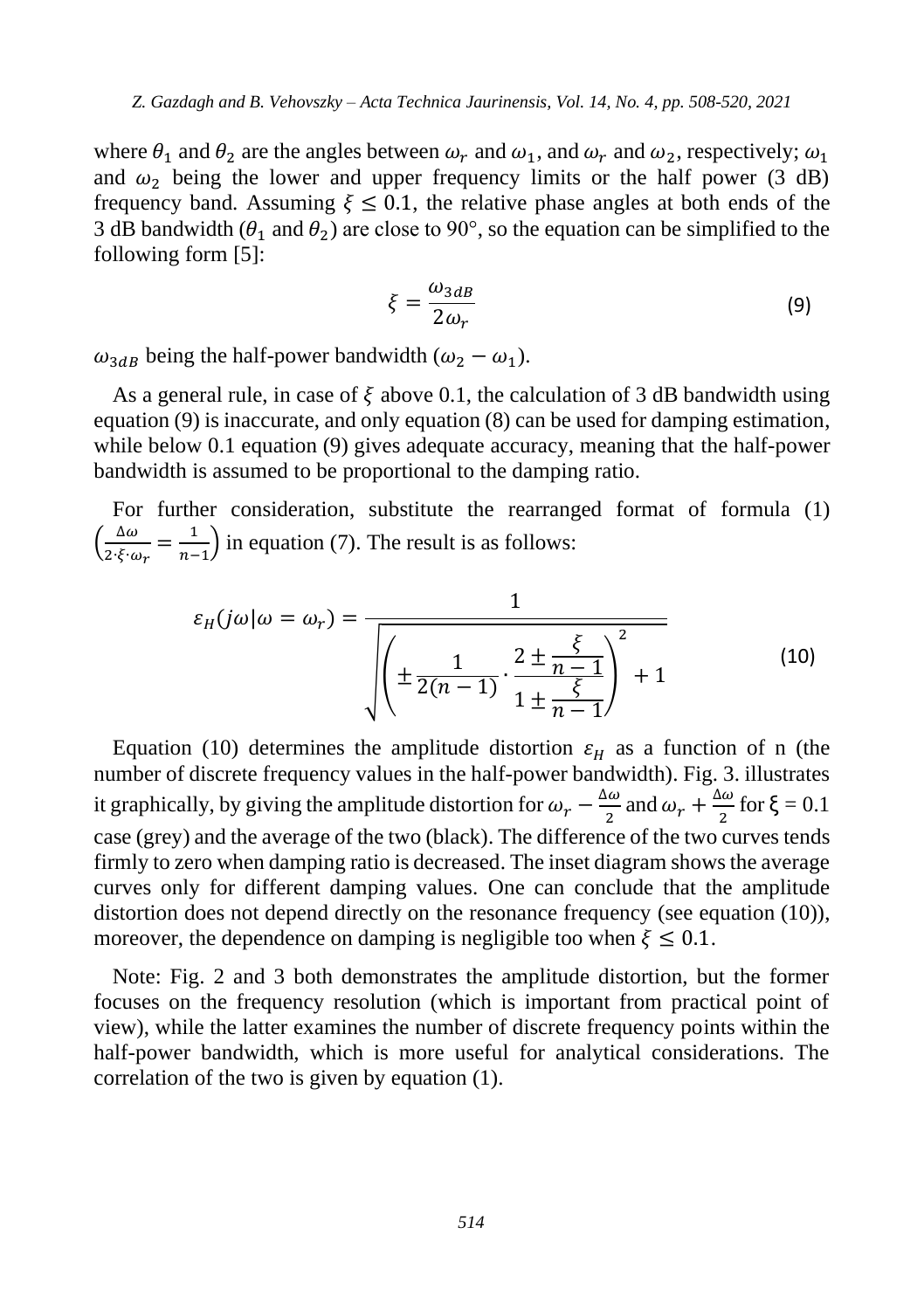

*Figure 3.*  $\varepsilon_H$  *amplitude distortion as a function of number of discrete points in the half power bandwidth of a resonance at a constant damping ratio (ξ = 0.1 for the base diagram and for different ξ values for the inset)*

By using the detailed correlations, the maximum error of amplitude distortion due to frequency discretization can be simply controlled, which gives us useful suggestions when setting acquisition parameters during dynamic measurements. This method can be used in simulations as well to reduce measurement-based error in hybrid simulation models. Such models are mentioned in [6] and [9]. Furthermore – as damping is generally calculated using the half-power bandwidth principle (equation  $(8)$  and  $(9)$ ) into which the amplitude distortion also introduces error – the accuracy of damping calculation can also be kept under control.

The next examples show some further consequences of the appropriateness of frequency resolution value. Fig. 4. shows measured FRF curves in Nyquist diagram, from which the importance of frequency resolution is obvious: Even though measuring with coarser resolution is faster, results may be practically unusable.

One good method to check the adequacy of frequency resolution is plotting the FRF curves in Nyquist diagram [7]. In order to validate the number of discrete points in half power bandwidth, an experimental test was carried out and the FRFs were plotted in Nyquist diagrams: Fig 4 shows the coarser, while Fig. 5 shows finer frequency resolution cases.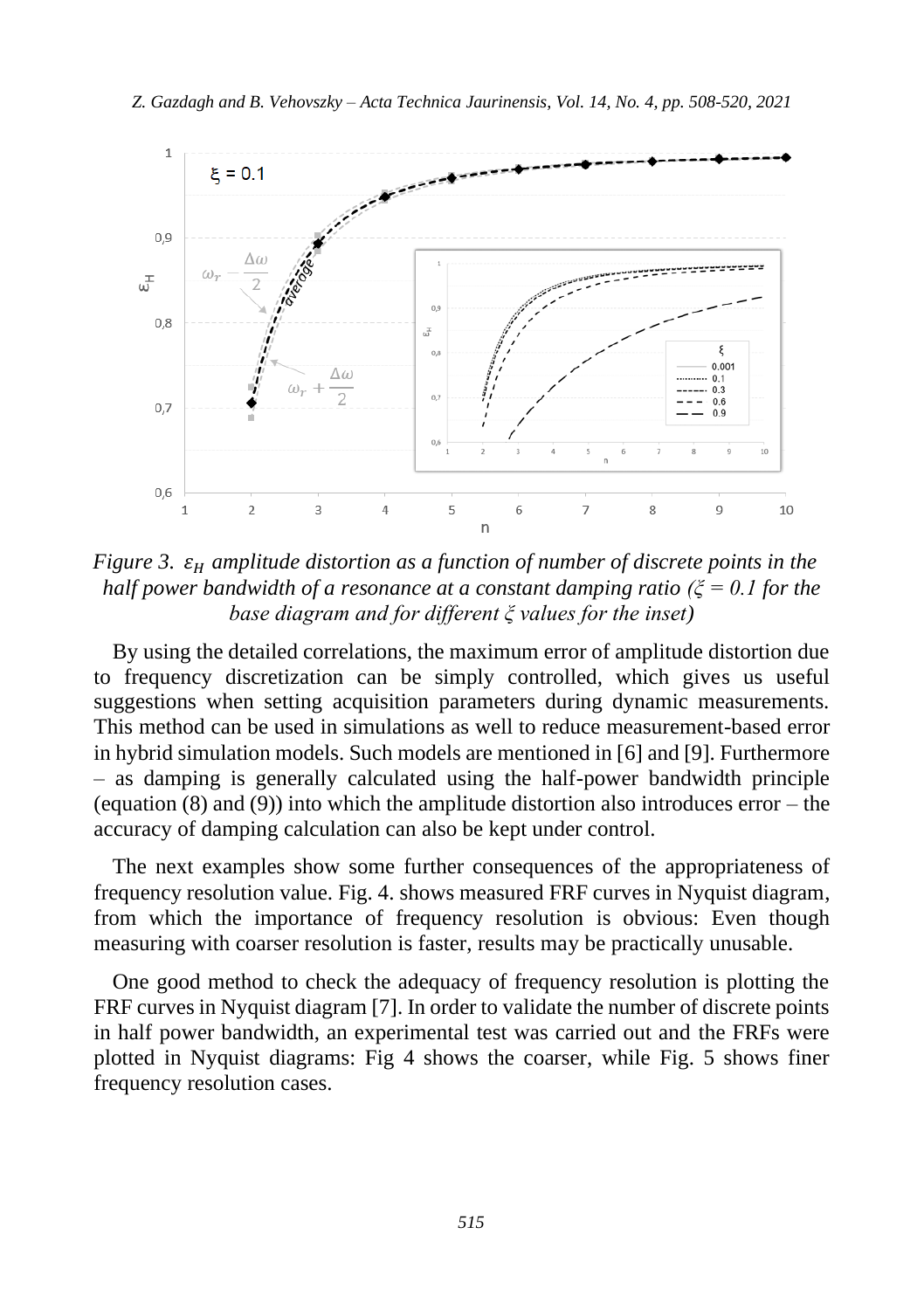

*Figure 4. Measured FRFs with coarse frequency resolution*



*Figure 5. Nyquist diagram of FRFs with higher resolution around resonance*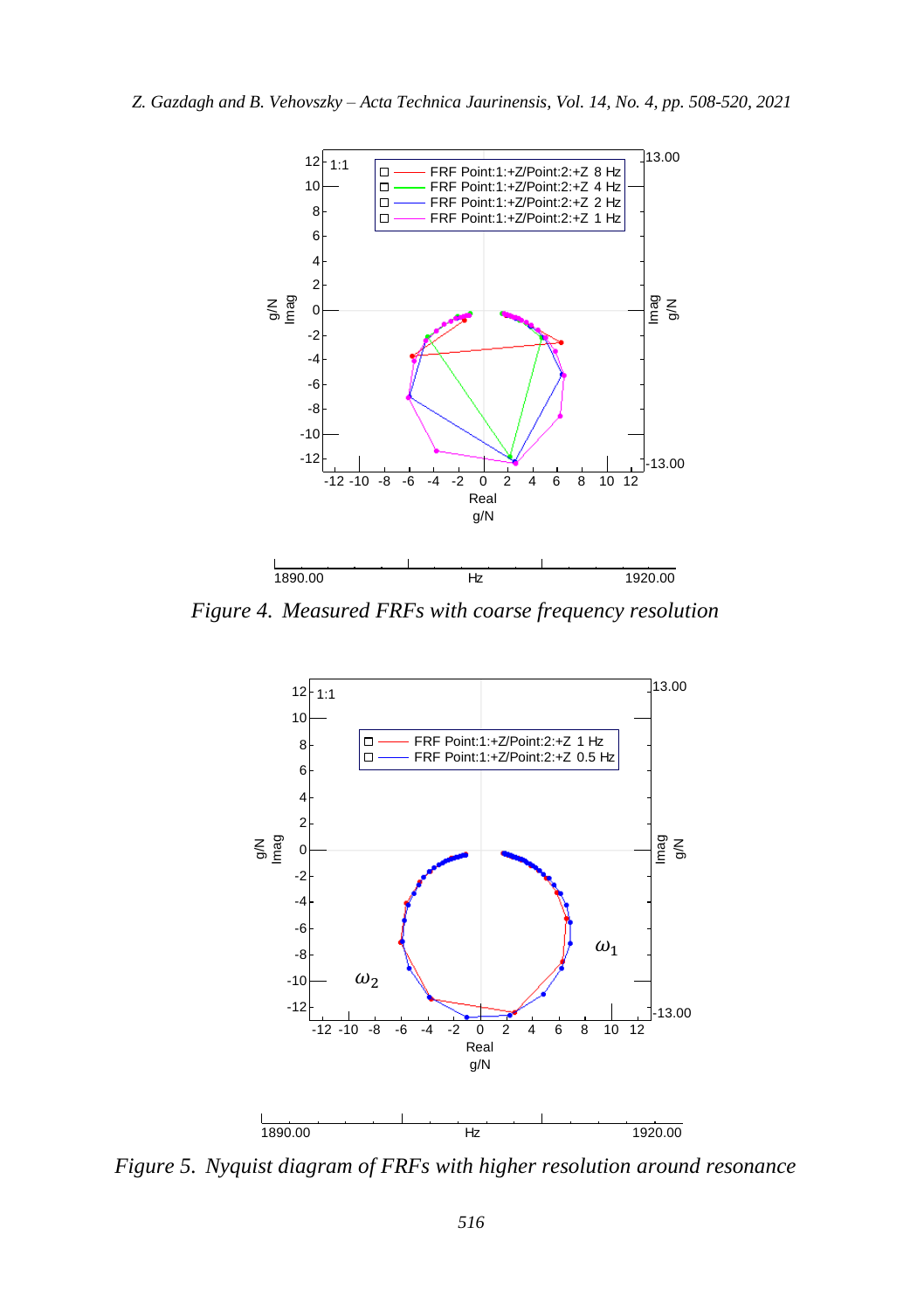The applied measurement method was the so-called impact testing [8, 12], with an average of 5 impact measurements. During this transient type testing, exponential window was set to be 100%, but on force window 10% exponent was applied to remove possible noise from force signal after impact. For FRF estimation, the H1 estimation method was set, which is the most commonly used estimator [11], assuming all the noise to be on the output. The impact hammer was a low weight, modally tuned hammer with a steel tip, to ensure the high frequency energy input. The impact duration was around 0.3 milliseconds.

In Fig. 5 two cases with finer frequency resolution are compared for the same experiment (red curve with 1 Hz and blue curve with 0.5 Hz). The two ends of the 3 dB bandwidth are marked with  $\omega_1$  and  $\omega_2$ . In case of the red curve n = 5 and blue FRF gives n = 9. Amplitude distortions were calculated as  $\varepsilon_{H1Hz} = 0.92$  and  $\varepsilon_{H,0.5 Hz} = 0.976.$ 

The damping ratio and resonance amplitude were also calculated (Table 1.) One can see that coarser resolution result not only in larger amplitude distortion but inaccurate damping value as well.

| <b>Frequency</b><br><b>Resolution</b> | Damping<br>ratio | <b>FRF</b><br>amplitude |
|---------------------------------------|------------------|-------------------------|
| 1 Hz                                  | $0.09\%$         | $12.63$ g/N             |
| $0.5$ Hz                              | $0.1\%$          | $12.76$ g/N             |

*Table 1. Damping ratio and FRF amplitude of resonance frequency*

The same FRFs are plotted in Bode diagram, see Fig 6. Small change in frequency resolution between the two FRF measurement lead already to a frequency shift of the resonance peak and produces different damping ratio when using the 3 dB bandwidth equation (8).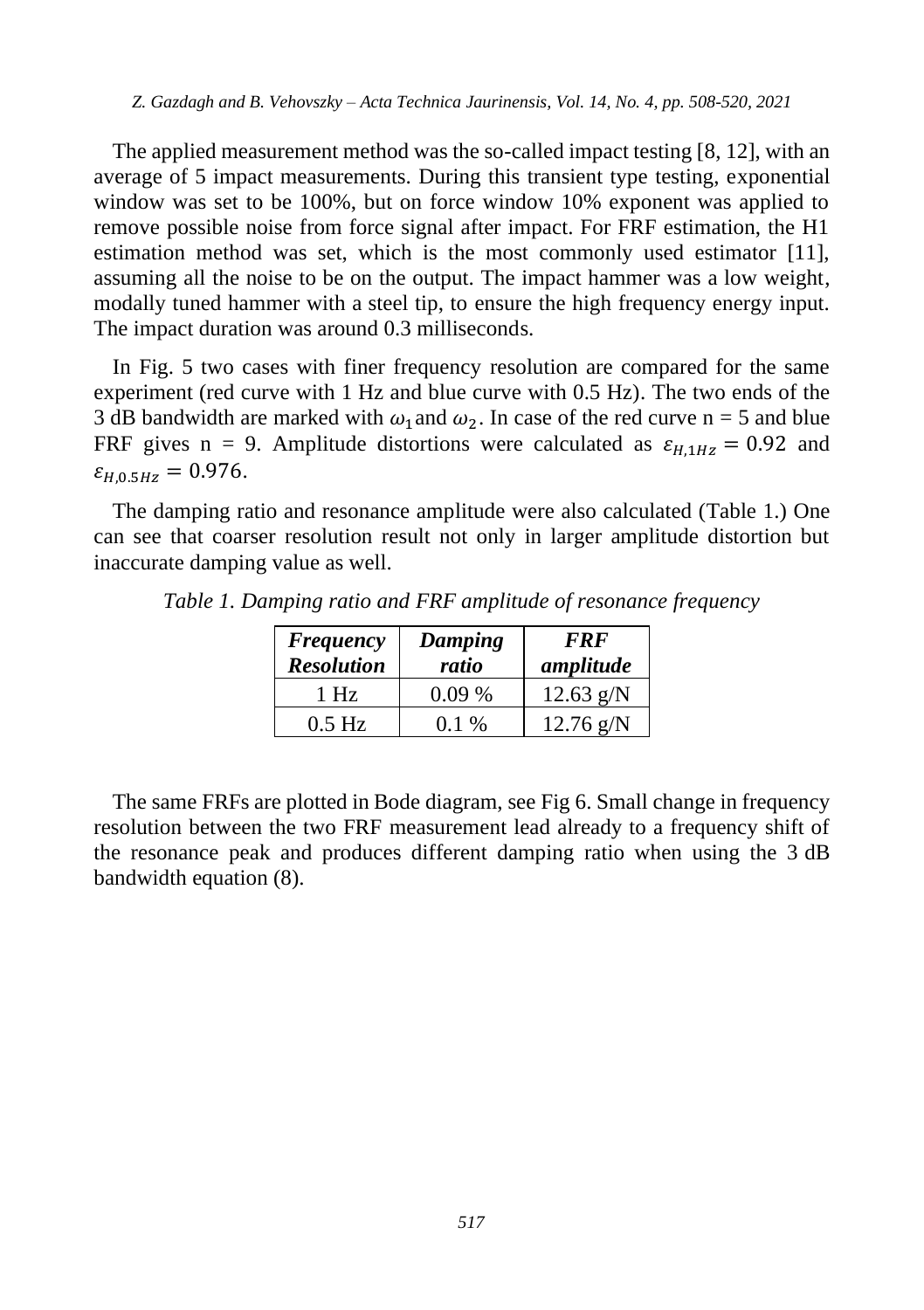

*Figure 6. Bode Plot of FRFs near resonance*

#### **4. Conclusion**

The method presented in this article offers a solution for the correct choice of the frequency resolution as a measurement setup parameter, taking into account the potential amplitude distortion of the FRFs. The level of distortion is determined as a function of frequency resolution, damping ratio and resonance frequency. Using this equation, one can determine the minimum frequency resolution which is required to keep the maximal amplitude distortion in a given range.

The number of discrete points within the half-power bandwidth is also evaluated, which makes easy to work with, as resonance frequency in this case is not a variable. and neither damping has significant influence (if lower than 0.1). By defining the appropriate criteria for measurement accuracy, the described functions and graphs provide good guidance for the selection of suitable parameters, so that amplitude of the frequency response function can be measured with pre-defined accuracy, and the error of damping value can be controlled as well. The application area covers the field of modal analysis [10] and other FRF based measurements.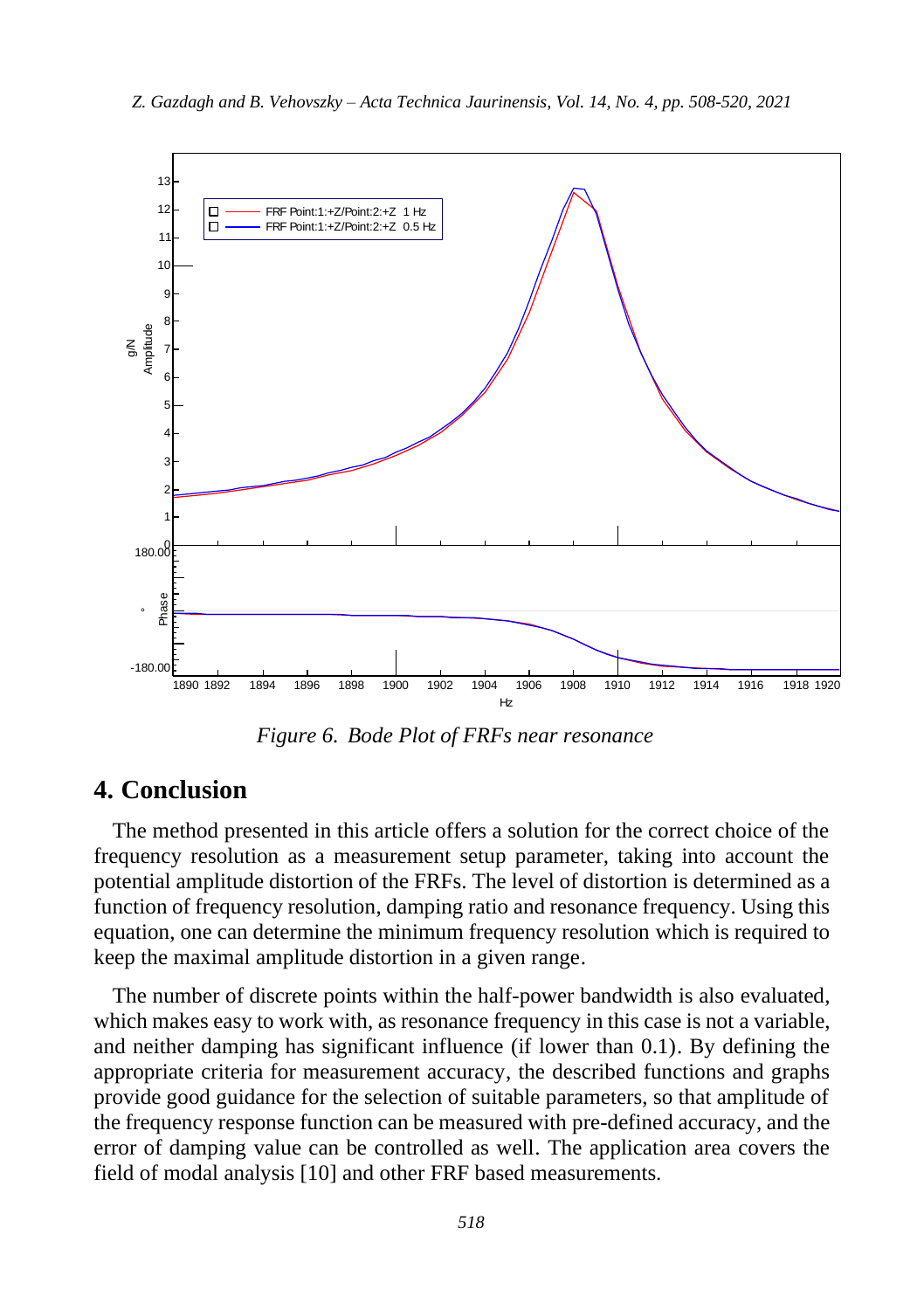A potential continuation of the work is the analysis of the effect of exponential windowing used during the impact testing, which also causes pseudo-damping effect [13]. It would be useful to form similar direct suggestions for the optimal parameter selection.

### **References**

- [1] M. F. Treszkai, D. Feszty, Review of Hybrid Finite Element Statistical Energy Analysis methods in vehicle NVH predictions, *Acta Technica Jaurinensis* 12 (4) (2019) pp. 347–370. doi: *<https://doi.org/10.14513/actatechjaur.v12.n4.513>*
- [2] MD Nastran Dynamic Analysis User's Guide, 2010.
- [3] M. R. Hatch, Vibration simulation using MATLAB and ANSYS, *Chapman & Hall/CRC*, Washington D.C., 2000.
- [4] W. Heylen, S. Lammens, P. Sas, Modal Analysis Theory and Testing, *KU Leuven Academic Press*, Belgium, 1999.
- [5] M. Geradin, D. Rixen, Mechanical vibrations: theory and application to structural dynamics, *Wiley*, New York, 2015.
- [6] P. Peeters, S. Manzato et al., Reducing the impact of measurement errors in FRF-based substructure decoupling using modal model, *KU Leuven Academic Press*, Belgium, 2018.
- [7] M. F. Treszkai, D. Sipos, D. Feszty, Damping Determination by Half-Power Bandwidth Method for a Slightly Damped Rectangular Steel Plate in the Mid-Frequency Range, *Acta Technica Jaurinensis* 13 (3) (2020) pp. 177–196. doi: *<https://doi.org/10.14513/actatechjaur.v13.n3.545>*
- [8] The Fundamentals of Modal Testing Application Note 243-3, *Agilent Technologies*, 2000. URL *https://www.modalshop.com/techlibrary/Fundamentals%20of%2 0Modal%20Testing.pdf*
- [9] Z. Gazdagh, Z. Jamil, J. M. Allport, A model answer: hybrid vibration analysis, *Cummins Turbo Technologies HTi Magazine* 13 (2009) pp. 3-4.